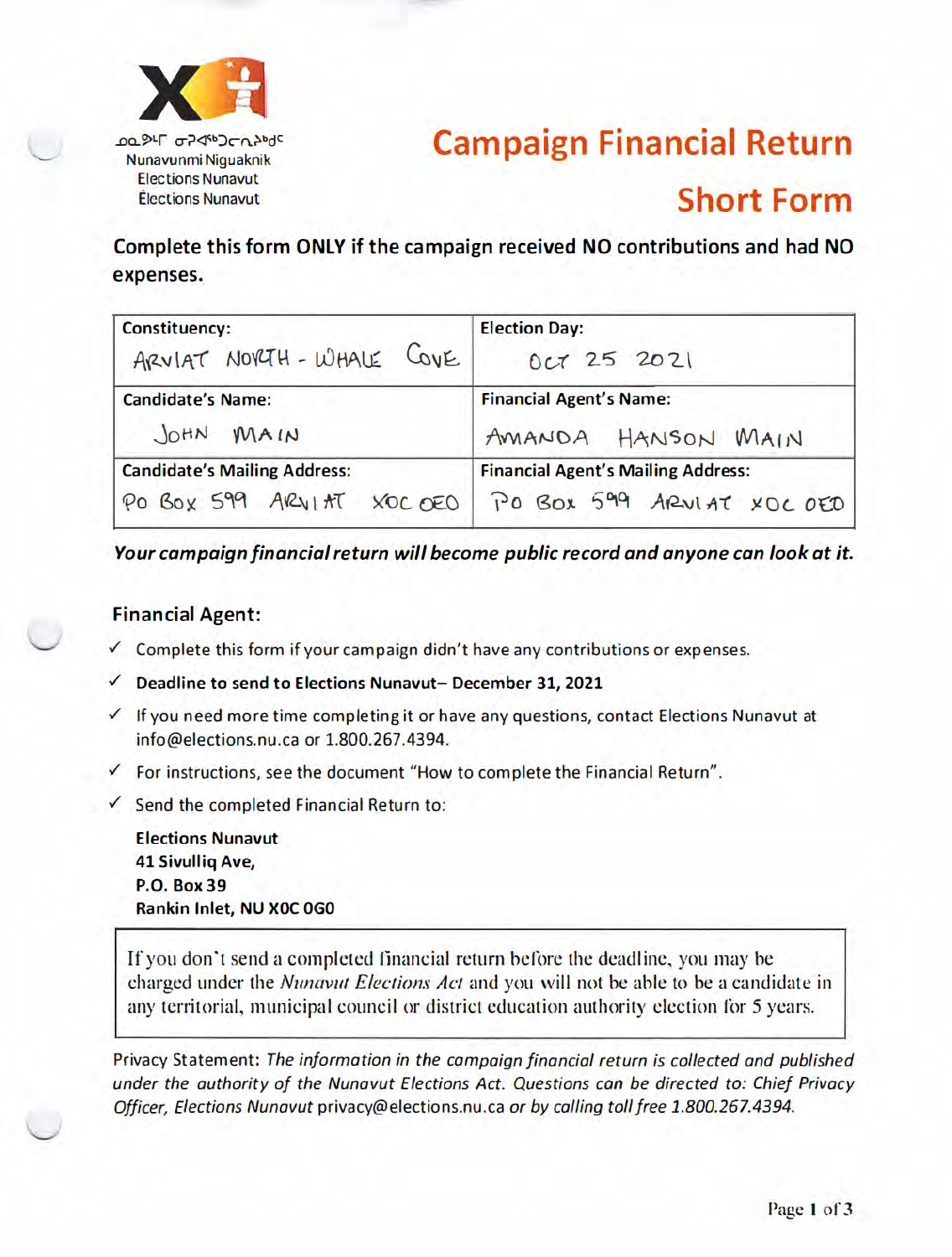# **Declaration**

#### **We certify that, for the candidate named:**

- ✓ We received **NO** contributions of any kind during or after the election period. No one provided money, goods, or services to the candidate as a loan, advance, deposit, contribution, or gift.
- ✓ We incurred **NO** election expenses, including disputed claims and unpaid claims. No one has made any payments or given, promised, or offered any reward, office, employment, or valuable consideration or incurred any liability on behalf of or in respect of the candidate.

# **By signing the declaration, both the candidate and financial agent expressly declare that:**

- $\checkmark$  We understand that this financial return will be audited if we received or spent more than \$500 on the campaign. The audit will determine whether it presents fairly the information contained in the accounting records on which the return is based pursuant to s. 181.1 of the *Nunavut Elections Act.*
- $\checkmark$  We have not violated the Nunavut Elections Act in respect of this election.
- ✓ We have not withheld any information from our records and documents relevant to this election.
- ✓ We accepted no contributions prohibited under the *Nunavut Elections Act.*
- $\checkmark$  No gifts or other advantages were accepted that might reasonably be seen to influence the candidate, if elected.
- $\checkmark$  There are no legal claims and possible claims against the candidate or financial agent in respect of this election, except as follows: *(provide details of any claims or possible claims)*-----------------------------
- $\checkmark$  We have disclosed in this return any facts relating to any fraud or suspected fraud that may impact this financial return. The details of any facts relating to any fraud that may impact this financial return are as follows: *(provide details of any facts relating to any fraud or suspected fraud) \_\_\_\_\_\_\_\_\_\_\_\_\_\_ \_*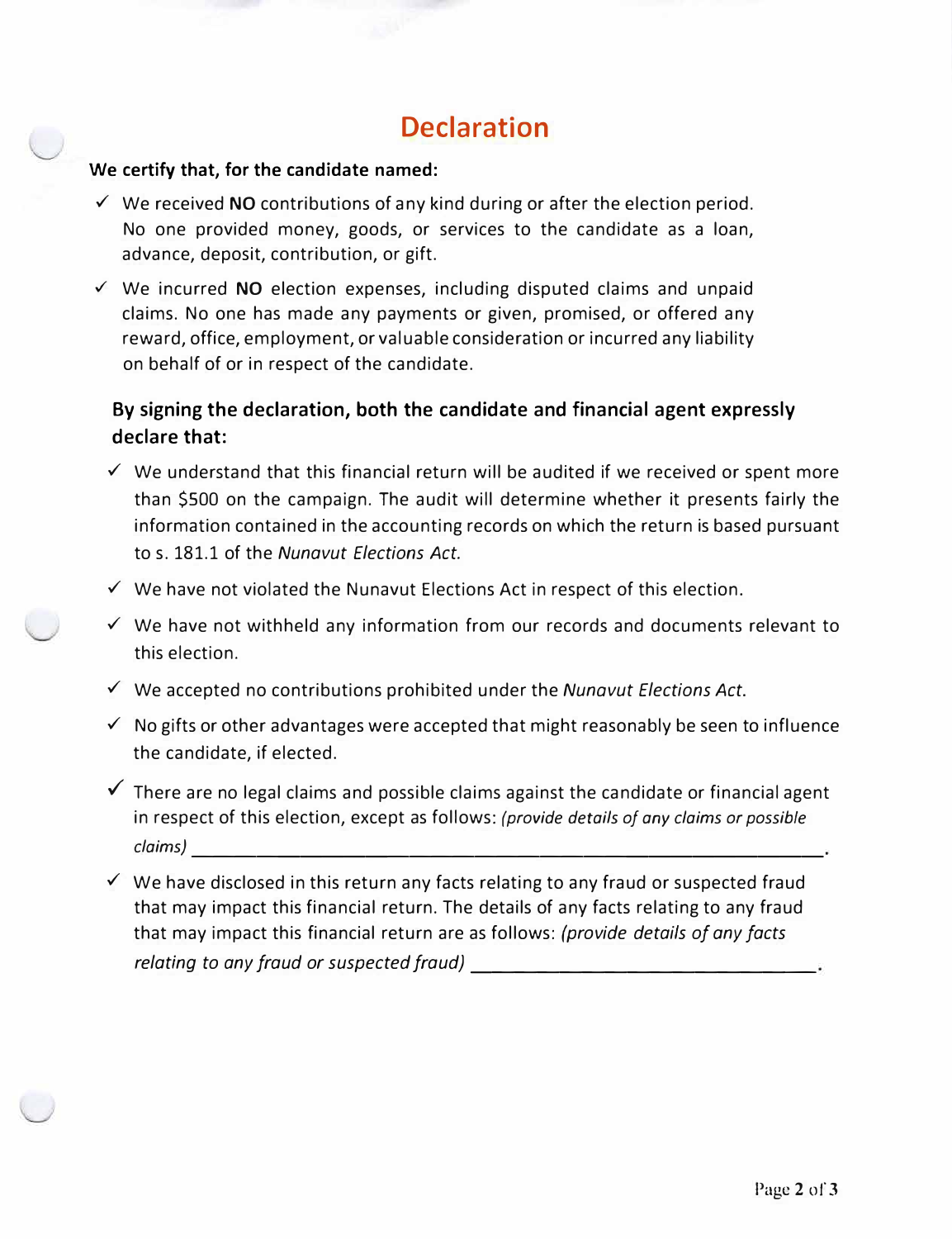| <b>DECLARATION BY CANDIDATE</b>               | <b>DECLARATION BY FINANCIAL AGENT</b>              |  |  |
|-----------------------------------------------|----------------------------------------------------|--|--|
| I solemnly declare that I reviewed this       | I solemnly declare that I reviewed this            |  |  |
| financial return and that it is accurate,     | financial return and that it is accurate,          |  |  |
| complete and does not contain any false or    | complete and does not contain any false or         |  |  |
| misleading information.                       | misleading information.                            |  |  |
| I make this solemn declaration knowing        | I make this solemn declaration knowing             |  |  |
| that it is of the same force and effect as if | that it is of the same force and effect as if      |  |  |
| made under oath pursuant to the Nunavut       | made under oath pursuant to the Nunavut            |  |  |
| <b>Evidence Act.</b>                          | <b>Evidence Act.</b>                               |  |  |
| At (community):                               | At (community):                                    |  |  |
| ARVIAT, NY                                    | ARVIAT, MV                                         |  |  |
| Date:                                         | Date:                                              |  |  |
| 28 Oct 2021                                   | 28 Oct 2021                                        |  |  |
| <i><b>Signature of Candidate</b></i>          | <b>Signature of Financial Agent</b>                |  |  |
| Signature of Commissioner of Oaths, Justice   | <b>Signature of Commissioner of Oaths, Justice</b> |  |  |
| of the Peace, Notary Public or RCMP           | of the Peace, Notary Public or RCMP                |  |  |

 $\bar{\mathbf{v}}_a$ 

**Bobby Suluk A0235 Justice of the Peace**<br> **Nunavut Territory**<br> **SA <del>L</del> → <b>A0235**<br>  $\triangle$  ��")ΔPSL®

**.o�>C �c-'w»C** 

u

**Bobby Suluk A0235 Justice of the Nunavut Peace Munavut Territory**<br>
<u><A *r'***</u>→ <b>***A0235***<br>
<u>A</u>%DAPSE®<br>
2950DAPSE®</u>**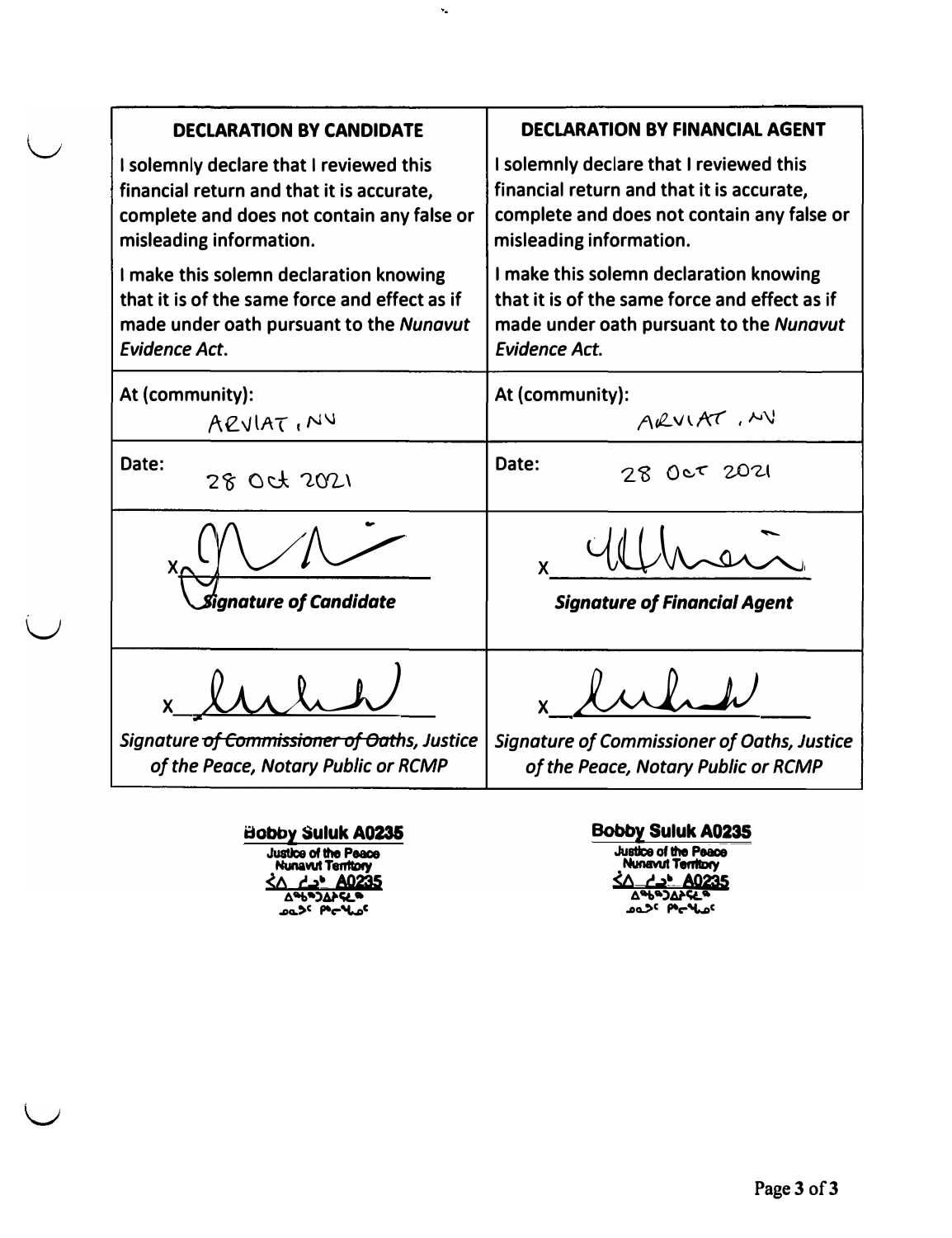# **FORM4**

# **OPENING A CAMPAIGN ACCOUNT**



- $\checkmark$  The Financial Agent cannot receive contributions for the campaign before a campaign account is opened.
- $\checkmark$  The account must be opened no later than 21 days before election day.
- $\checkmark$  All money contributions must be deposited in this account before it can be used for the campaign.
- √ After the election, you will be required to send Elections Nunavut the account statement showing all transactions.
- $\checkmark$  The Financial Agent must complete this form as soon as they open the account. Send the completed form to admin@elections.nu.ca or by fax to 800.269.1125.
- $\checkmark$  More information and examples on opening an account can be found in the **Financial Agent Guide.**

| <b>Candidate Information</b>                                                                                                                                     |                        |
|------------------------------------------------------------------------------------------------------------------------------------------------------------------|------------------------|
| Constituency: ARVIAT NORTH - WHALE COVE                                                                                                                          |                        |
| Candidate Name: JOHN MAIN                                                                                                                                        |                        |
| Financial Agent Name: AMANDA HANBON MAIN                                                                                                                         |                        |
| <b>Campaign Account Information</b>                                                                                                                              |                        |
| Name of Financial Institution (Bank, CO OP, Northern Store etc.)                                                                                                 |                        |
| $PADLEI CO-OP$                                                                                                                                                   | ARVIAT                 |
| <b>Name of Account:</b><br>CAMPAIGN TO ELECT JOHN MAIN                                                                                                           | <b>Account Number:</b> |
| <b>Date Account Opened:</b><br>SEPT 23/21                                                                                                                        |                        |
| <b>Financial Agent Declaration:</b>                                                                                                                              |                        |
| 1, Amanda Hasson Main, opened the campaign account described above and<br>nome of financial agent<br>am the only person with signing authority for this account. |                        |
|                                                                                                                                                                  | 23 Jept 2021           |

Privacy Statement: The information in this form is collected under the authority of the Nunavut Elections Act. The information will only be used for elections, by-elections and plebiscites. Questions can be directed to: Chief Privacy Officer, Elections Nunavut privacy@elections.nu.ca or 800.267.4394.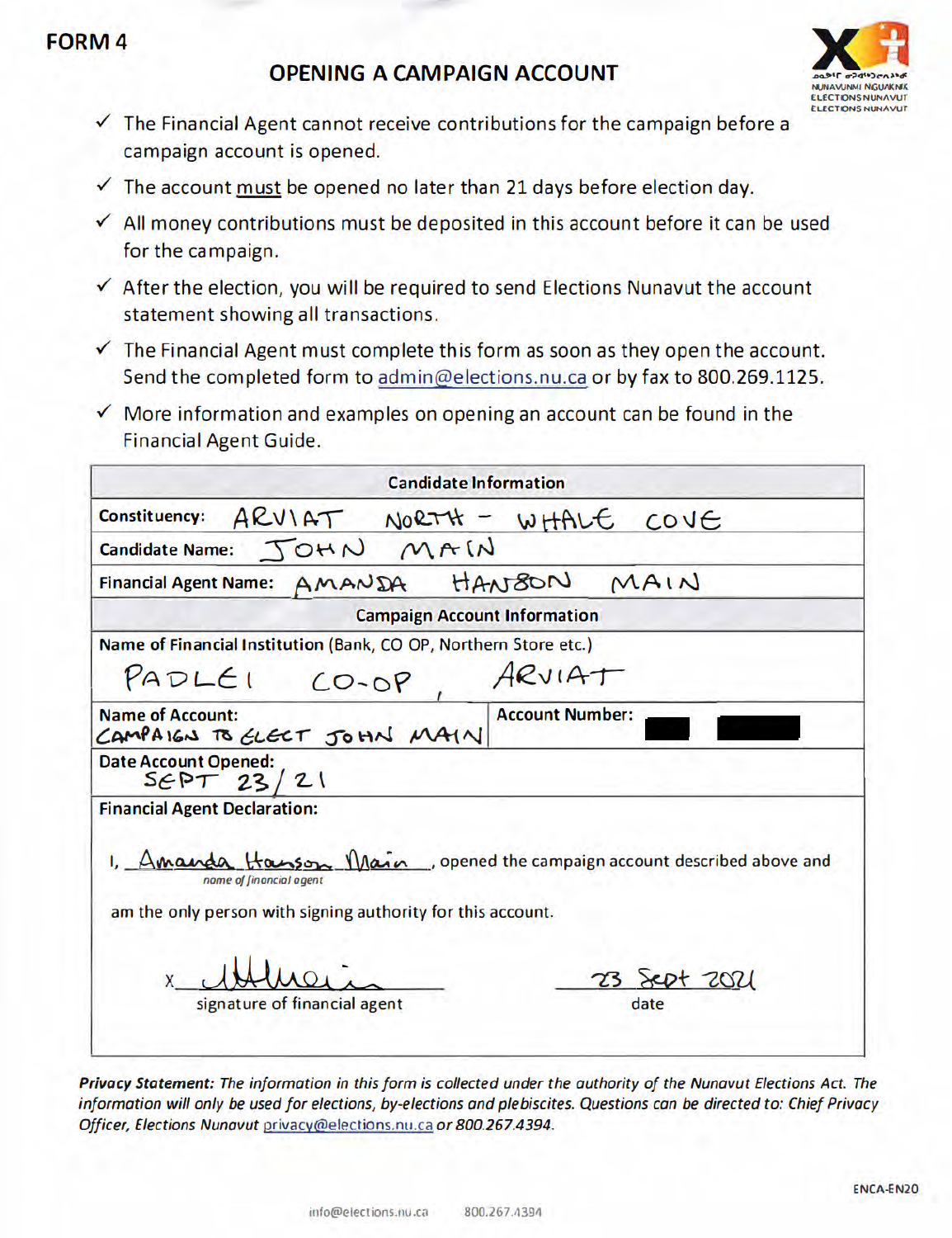

 $\ddot{\phantom{0}}$ 

Padlei Co-aperatives Association Ltd. Box 90 Arviat Nunavut XOC OEO Phone: 867 **857-2933**  Fax: 867 857-2762 GST 104047527 RT

| Balance Slip                                           | 09/23/2021 13:40:57                      |                      |
|--------------------------------------------------------|------------------------------------------|----------------------|
|                                                        | Customer:<br>Campaign to Elect John Main |                      |
| Credit Limit:<br>Current Balance:<br>Available Credit: |                                          | 0.00<br>0.00<br>0.00 |
| Store: 10 Station: 1 Cashier: 003                      |                                          |                      |



 $\overline{\phantom{a}}$